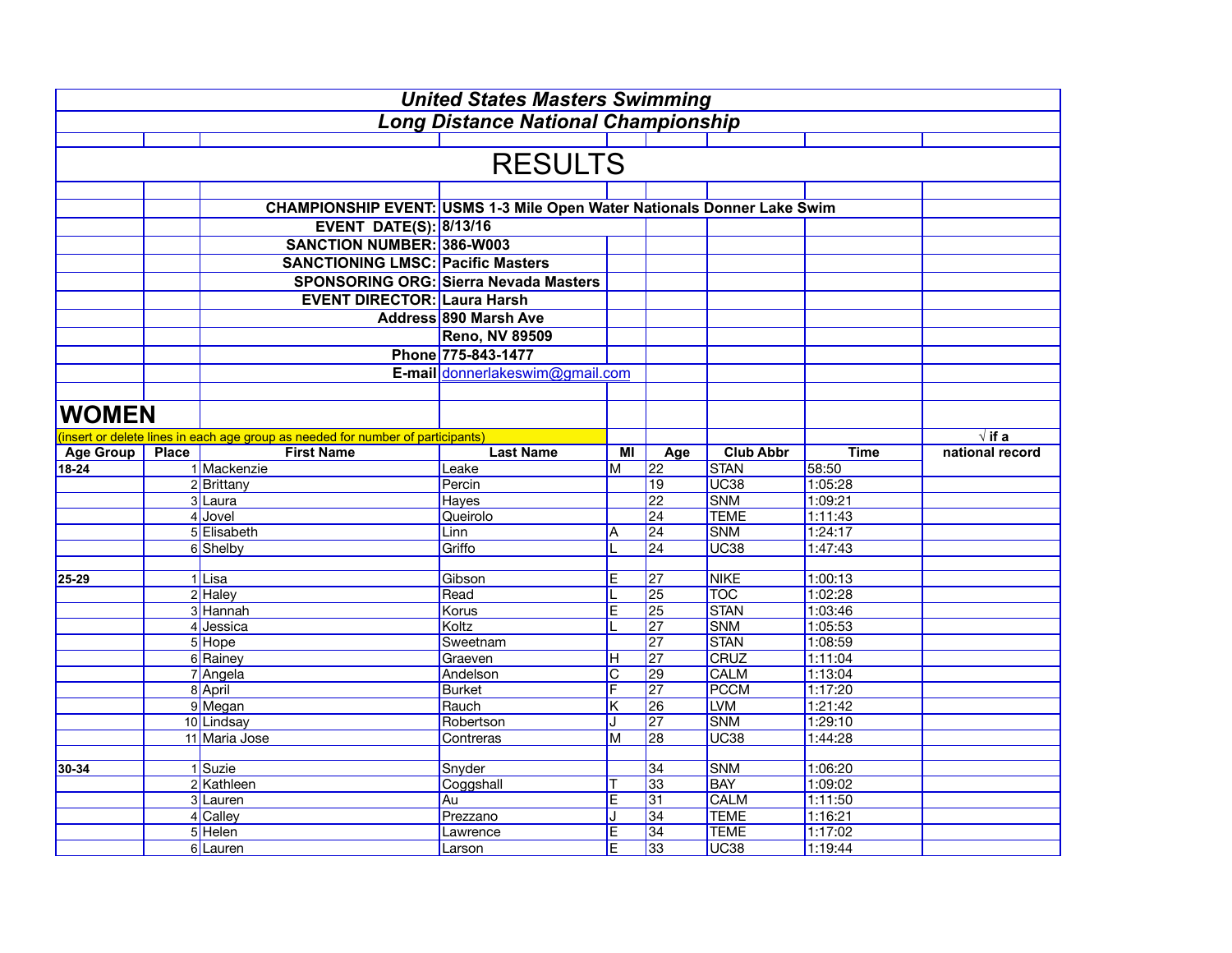|       |    | 7 Ellie     | Adelman        |                         | $\overline{31}$ | <b>TEME</b>      | 1:20:13 |  |
|-------|----|-------------|----------------|-------------------------|-----------------|------------------|---------|--|
|       |    | 8 Kelly     | Capell         |                         | 33              | <b>SERC</b>      | 1:20:44 |  |
|       |    | 9Emmy       | Highsmith      |                         | 32              | <b>TEME</b>      | 1:20:58 |  |
|       |    | 10 Jennifer | Boyd           |                         | 32              | <b>SNM</b>       | 1:29:12 |  |
|       |    | 11 Naomi    | Ross           | E                       | 32              | <b>SAC</b>       | 1:30:44 |  |
|       |    | 12 Kathleen | Sheridan       |                         | 33              | $\overline{DC}$  | 1:36:06 |  |
|       |    | 13 Leslie   | Boreen         | P                       | 34              | <b>SNM</b>       | 1:36:32 |  |
|       |    |             |                |                         |                 |                  |         |  |
| 35-39 |    | 1 Karen     | Schultz        | E                       | 36              | <b>SBM</b>       | 1:00:03 |  |
|       |    | $2$ Tesla   | Profumo        | E.                      | 39              | CRUZ             | 1:00:37 |  |
|       |    | 3 Nadia     | Louhichi       |                         | 35              | <b>SNM</b>       | 1:10:28 |  |
|       |    | 4 Amanda    | Mattioli       |                         | $\overline{37}$ | <b>SNM</b>       | 1:11:52 |  |
|       |    | 5 Sarah     | Groskopf       |                         | 36              | <b>TVM</b>       | 1:14:13 |  |
|       |    | 6 Allison   | Athens         |                         | 35              | CRUZ             | 1:15:15 |  |
|       |    | 7 Crystal   | Maglio         |                         | 35              | <b>TEME</b>      | 1:16:27 |  |
|       |    | 8Linda      | Van Horn       |                         | 39              | UC <sub>38</sub> | 1:16:37 |  |
|       |    | 9 Missy     | Andrikopoulos  | D                       | 35              | <b>MELO</b>      | 1:18:18 |  |
|       |    | $10$ Tia    | Shimada        | Α                       | $\overline{37}$ | <b>TEME</b>      | 1:19:00 |  |
|       |    | 11 Amanda   | Akers          | J                       | $\overline{37}$ | <b>BAC</b>       | 1:21:40 |  |
|       |    | 12 Shannon  | Tracey         | $\overline{\mathsf{E}}$ | 37              | <b>TEME</b>      | 1:24:01 |  |
|       |    | $13$ Jax    | <b>Tatro</b>   |                         | 39              | UC <sub>33</sub> | 1:26:30 |  |
|       |    | 14 Olivia   | Lemen          | A                       | 38              | UC <sub>38</sub> | 1:30:05 |  |
|       |    | 15 Jessica  | Ross           |                         | 35              | <b>CALM</b>      | 1:30:43 |  |
|       |    | 16 Lindzy   | <b>Bivings</b> |                         | 35              | DC               | 1:43:43 |  |
|       |    | 17 Denise   | Sauerteig      |                         | 38              | $\overline{DC}$  | 1:43:44 |  |
|       |    | 18 Jeannie  | Naughton       | E                       | 39              | UC <sub>38</sub> | 1:50:32 |  |
|       |    |             |                |                         |                 |                  |         |  |
| 40-44 |    | $1$ Amy     | Fischer        | Ε                       | $ 40\rangle$    | <b>CLOV</b>      | 1:06:16 |  |
|       |    | 2 Jennifer  | Bang           | $\overline{\mathsf{E}}$ | 42              | <b>TEME</b>      | 1:10:57 |  |
|       |    | 3 Sarah     | Jordan         | $\overline{\mathsf{M}}$ | 41              | CRUZ             | 1:13:42 |  |
|       |    | 4 Danielle  | Lipski         | $\overline{\mathsf{M}}$ | 41              | <b>ASCP</b>      | 1:19:16 |  |
|       |    | 5 Rebecca   | Cannata Kuhn   |                         | 40              | UC <sub>38</sub> | 1:26:13 |  |
|       |    | 6Lisa       | Eli            | D                       | $\overline{41}$ | <b>PCCM</b>      | 1:28:54 |  |
|       |    | 7 Rebecca   | Gettelman      |                         | $\overline{44}$ | <b>SAWS</b>      | 1:37:08 |  |
|       |    | 8 Shannon   | Conroy         | М                       | $\overline{40}$ | <b>SAC</b>       | 1:37:43 |  |
|       |    | $9$ Joy     | Hollenback     | н                       | $\sqrt{43}$     | <b>SERC</b>      | 1:40:58 |  |
|       |    | $10$ Elle   | Washburn       | Τ                       | $\overline{43}$ | CRUZ             | 1:41:34 |  |
|       |    | 11 Erika    | <b>Higbee</b>  | $\overline{\mathsf{M}}$ | 42              | <b>ASCP</b>      | 1:42:57 |  |
|       |    | 12 Celeste  | Marokus        |                         | 40              | <b>OREG</b>      | 1:46:55 |  |
|       |    | 13 Hannah   | Smalltree      |                         | $\overline{41}$ | UC <sub>38</sub> | 1:49:29 |  |
|       |    | 14 Shaggy   | Strubing       |                         | $\overline{40}$ | <b>CRUZ</b>      | 1:50:04 |  |
|       | DQ | Alice       | Ma             |                         | 44              | CRUZ             | 1:50:14 |  |
|       |    |             |                |                         |                 |                  |         |  |
| 45-49 |    | 1 Cynthia   | Hertzer        | ۱.                      | $\sqrt{47}$     | <b>CRUZ</b>      | 1:05:41 |  |
|       |    | 2 Janice    | Curtin         | $\overline{\mathsf{A}}$ | 48              | <b>SMST</b>      | 1:07:03 |  |
|       |    | 3 Susan     | Sorensen       |                         | $\overline{47}$ | <b>SNM</b>       | 1:07:59 |  |
|       |    | 4Laura      | Legros         |                         | 48              | MELO             | 1:12:45 |  |
|       |    | 5 Angela    | Cook           |                         | 48              | <b>SNM</b>       | 1:13:25 |  |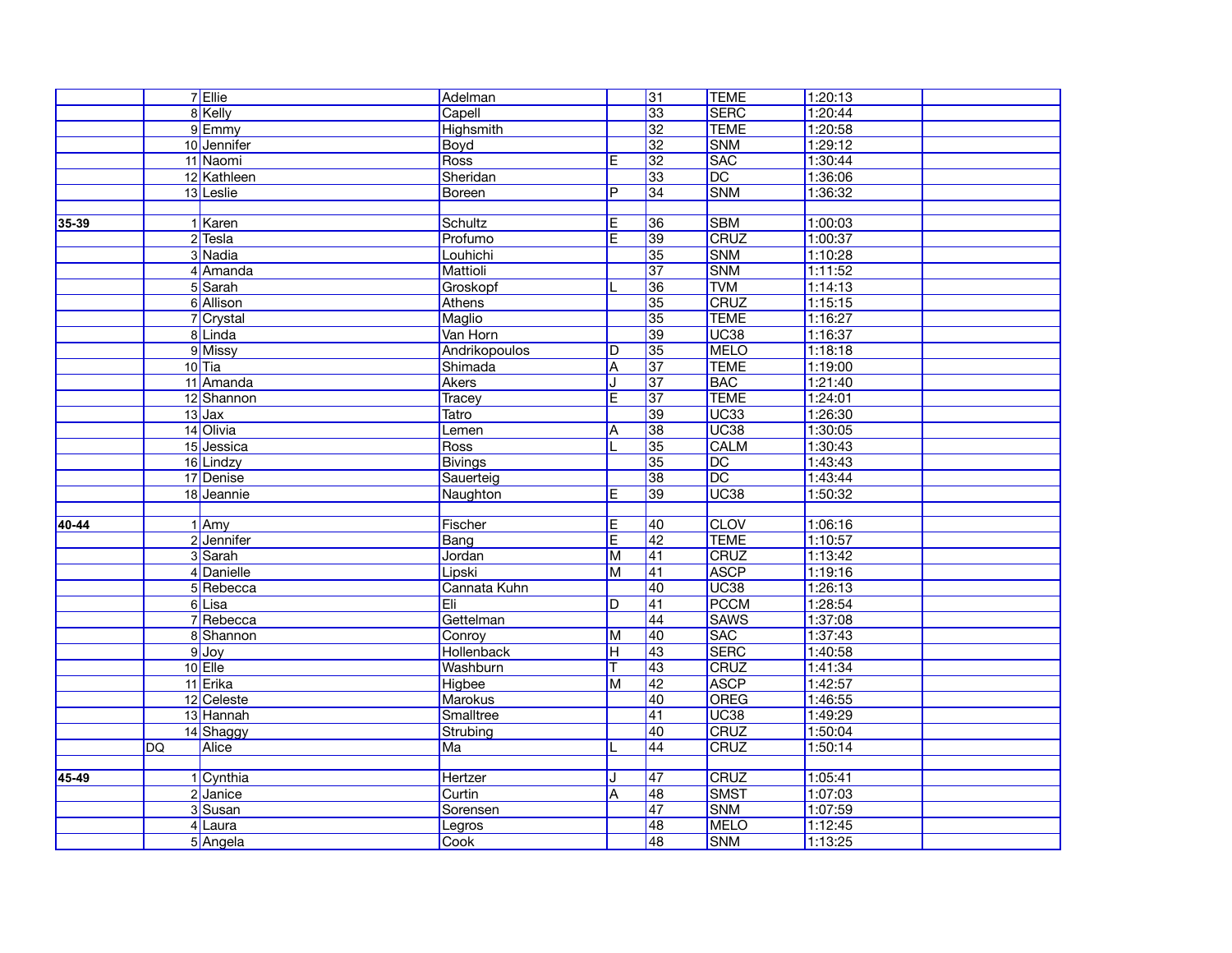|       | 6 Leeann     | <b>Harvey</b>    |                         | $\overline{46}$ | <b>WCM</b>       | 1:13:28 |  |
|-------|--------------|------------------|-------------------------|-----------------|------------------|---------|--|
|       | 7 Mindy      | Patterson        |                         | 48              | <b>RAMS</b>      | 1:13:43 |  |
|       | 8 Nicole     | Gardner          |                         | 46              | <b>SNM</b>       | 1:14:15 |  |
|       | 9 Marta      | Bechhoefer       |                         | 48              | CRUZ             | 1:16:55 |  |
|       | 10 Tracie    | Seibert          |                         | 46              | <b>SNM</b>       | 1:17:45 |  |
|       | 11 Karen     | Jensen           |                         | 49              | <b>VACA</b>      | 1:19:22 |  |
|       | 12 Lisa      | Goldman          | K                       | 48              | <b>BAC</b>       | 1:20:40 |  |
|       | 13 Michelle  | Weigand          | Α                       | $\overline{47}$ | UC <sub>38</sub> | 1:20:44 |  |
|       | 14 Janet     | Beegle           | E                       | 49              | <b>MVM</b>       | 1:25:21 |  |
|       | 15 Edie      | Chang            |                         | $\overline{47}$ | SAC              | 1:25:41 |  |
|       | 16 Jean      | Lieske           | $\overline{\text{c}}$   | $\overline{49}$ | <b>UC38</b>      | 1:26:18 |  |
|       | 17Tina       | Voight           | M                       | 46              | <b>BAY</b>       | 1:26:46 |  |
|       | 18 Bonnie    | <b>Brown</b>     | M                       | 48              | <b>SMM</b>       | 1:26:52 |  |
|       | 19 Catherine | Lee              | $\overline{\mathsf{H}}$ | $\sqrt{49}$     | <b>BAC</b>       | 1:29:25 |  |
|       | 20 Kimberly  | Jorgensen        | Α                       | 48              | <b>SAC</b>       | 1:29:47 |  |
|       | 21 Susan     | Linkwitz         | т                       | $\overline{45}$ | <b>PCCM</b>      | 1:34:19 |  |
|       | 22 Crystal   | Obregon          |                         | 46              | CRUZ             | 1:39:49 |  |
|       | 23 Heejay    | Chung            | Α                       | $\overline{45}$ | <b>BAY</b>       | 1:41:01 |  |
|       | 24 Claudia   | Hanson           | $\overline{\text{C}}$   | 46              | UC <sub>38</sub> | 1:48:37 |  |
|       | 25 Michelle  | Squyer           | $\overline{P}$          | 48              | <b>USF</b>       | 1:50:37 |  |
|       | 26 Holly     | Ruxin            |                         | 46              | <b>UC38</b>      | 2:04:48 |  |
|       |              |                  |                         |                 |                  |         |  |
| 50-54 | 1Susan       | Preston          | н                       | $\overline{54}$ | <b>STAN</b>      | 57:07   |  |
|       | 2 Kimberly   | Elsbach          | D                       | 53              | <b>DAM</b>       | 1:03:23 |  |
|       | 3 Patricia   | Sepulvado        | L                       | $\overline{51}$ | <b>RAMS</b>      | 1:07:38 |  |
|       | $4$ Lisa     | Ward             | Α                       | 52              | <b>WCM</b>       | 1:08:20 |  |
|       | 5Lynn        | Jolly            |                         | 50              | <b>TOC</b>       | 1:08:29 |  |
|       | 6 Elizabeth  | Tiedemann        | B                       | 53              | ARM              | 1:10:30 |  |
|       | 7 Stephanie  | Couch            | D                       | 52              | <b>MELO</b>      | 1:10:46 |  |
|       | 8 Jane       | Russell          | $\overline{\mathsf{E}}$ | 53              | <b>DAM</b>       | 1:11:04 |  |
|       | $9$ Ali      | Hall             | $\overline{\mathsf{R}}$ | $\overline{54}$ |                  | 1:11:44 |  |
|       | 10 Janet     | Renner           | Κ                       | $\overline{54}$ | MELO             | 1:12:41 |  |
|       | 11 Sarah     | Osborne          |                         | 53              | <b>SDSM</b>      | 1:14:17 |  |
|       | 12 Rebecca   | Perry            | R                       | $\overline{51}$ | <b>MAM</b>       | 1:15:49 |  |
|       | 13 Laurie    | Lewis            |                         | 54              | <b>BAY</b>       | 1:17:33 |  |
|       | $14$ Jill    | Fleming          | $\overline{\text{C}}$   | 53              | <b>SMM</b>       | 1:20:43 |  |
|       | 15 Amy       | Trusso           | F                       | 50              | <b>BAY</b>       | 1:23:51 |  |
|       | 16 Beth      | Laskey           | $\overline{w}$          | 50              | <b>RAMS</b>      | 1:24:37 |  |
|       | 17 Jennifer  | Phalen           | $\overline{\mathsf{R}}$ | $\overline{51}$ | <b>DAM</b>       | 1:28:00 |  |
|       | 18 Kristen   | Franklin         |                         | 53              | UC <sub>38</sub> | 1:30:56 |  |
|       | 19 Maria     | Ekizian          |                         | 50              | <b>ROSE</b>      | 1:32:00 |  |
|       | 20 Roberta   | <b>Millstein</b> |                         | 50              | <b>DAM</b>       | 1:32:37 |  |
|       | 21 Heidi     | Troutner         | J                       | 53              | <b>CRUZ</b>      | 1:32:50 |  |
|       | 22 Mindi     | Brenner          |                         | 52              | UC <sub>38</sub> | 1:35:37 |  |
|       | 23 Regina    | <b>Rus</b>       |                         | 53              | $\overline{DC}$  | 1:36:01 |  |
|       | 24 Signa     | Pendegraft       | W                       | 54              | UC <sub>38</sub> | 1:38:24 |  |
|       | 25 Patricia  | Tweten           |                         | 53              | <b>ASCP</b>      | 1:40:05 |  |
|       | 26 Melissa   | Ellis            | G                       | 53              | UC <sub>38</sub> | 1:41:01 |  |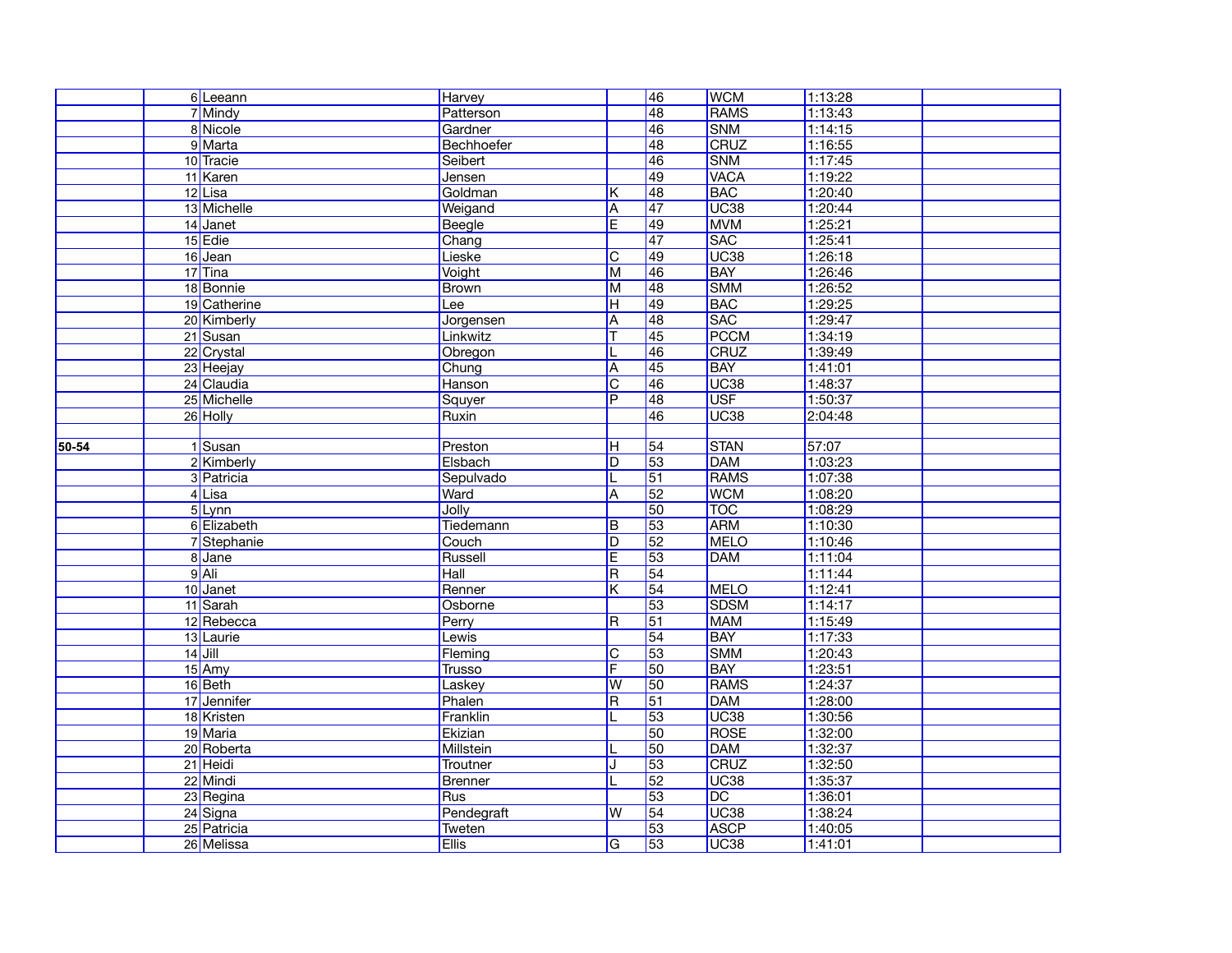| 28 Mollie<br>C<br>52<br>UC <sub>38</sub><br>1:43:46<br>McKenna<br>29 Christine<br>53<br>UC <sub>38</sub><br>1:50:00<br>Roloff<br>A<br>UC <sub>38</sub><br>54<br>30 Andrea<br>Hackett<br>1:50:43<br>53<br>UC <sub>38</sub><br>Ferdinandsen<br>F<br>1:51:19<br>31 Lisa<br>54<br><b>NBA</b><br>32 Lynn<br>1:51:41<br>Goehner<br>ΙA<br>33 Joan<br>$\overline{54}$<br><b>TCAM</b><br>1:52:49<br><b>Turner</b><br>QSS<br>34 Diane<br>$\overline{53}$<br>1:56:44<br>Faraone<br>UC <sub>38</sub><br>$\overline{51}$<br>2:04:52<br>35 Michelle<br><b>Mather</b><br>V<br>CRUZ<br>$\overline{51}$<br>2:15:25<br>36 Jillian<br>Chelson<br><b>CRUZ</b><br>54<br>2:19:14<br>37 Lori<br>Bradshaw<br><b>WCM</b><br>1:08:15<br>1 Caren<br>Mc Namara<br>56<br>55-59<br>ΙA<br>55<br>2 Cindy<br><b>V</b><br><b>TAM</b><br>1:11:43<br>Clements<br>3 Paula<br>57<br><b>ARM</b><br>1:14:33<br>James<br>$\overline{57}$<br><b>VACA</b><br>4 Kathy<br>Morlan<br>1:16:25<br>R.<br>59<br><b>BAY</b><br>Klencke<br>1:20:53<br>5Barbara<br><b>MEMO</b><br>58<br>1:22:27<br>6Susan<br><b>Haufler</b><br>IL.<br>$7$ Lisa<br>58<br><b>CUDA</b><br>1:22:42<br>Mahoney<br>lм<br><b>ASCP</b><br>8 Karen<br>58<br>1:25:11<br>O'Brien<br>M<br><b>WCM</b><br>9 Julie<br>58<br>1:28:23<br><b>Meis</b><br>ΙA<br><b>SMM</b><br>1:35:13<br>10 Kristine<br><b>Buckley</b><br>E<br>56<br>59<br><b>MELO</b><br>11 Karen<br><b>Stine</b><br>1:36:32<br>L<br><b>SERC</b><br>55<br>1:55:18<br>Miriam<br><b>Hiser</b><br><b>DQ</b><br><b>CRUZ</b><br>1:12:09<br>Locklin<br>63<br>60-64<br>1Linda<br>$\overline{62}$<br><b>VACA</b><br>1:13:25<br>2Barbara<br>Lightfoot-Nielsen<br><b>DAM</b><br>1:15:48<br>3 Lindabeth<br>Schmucker<br>60<br><b>TOC</b><br>60<br>1:16:33<br>4 Phyllis<br>Quinn<br>E<br>60<br><b>SBM</b><br>1:19:26<br>5 Elizabeth<br>Boscacci<br>Iн<br>FREM<br>6 Victoria<br>E<br>60<br>1:25:58<br><b>Igel</b><br>62<br><b>WCM</b><br>1:40:59<br>7Kildine<br><b>Harms</b><br>IJ<br>8 Ann<br><b>MELO</b><br><b>Burton</b><br>K<br>64<br>1:45:37<br>CRUZ<br>9 Janice<br>E<br>64<br>2:07:25<br>Sollom-Brotherton<br>1 Celeste<br><b>Miller</b><br>66<br><b>SNM</b><br>1:18:43<br>65-69<br><b>MELO</b><br>1:19:11<br>2 Marianne<br><b>Brems</b><br>67<br>68<br><b>MAM</b><br>3Ruth<br>1:20:02<br><b>Shaps</b><br>Y<br>4Linda<br><b>TAM</b><br>R<br>68<br>1:28:47<br>Shoenberger<br>65<br><b>BERK</b><br>5Beth<br>1:32:07<br>Maloney<br>6 Carol<br><b>UC38</b><br>Menefee<br>65<br>1:38:07<br><b>CALM</b><br>7 Carol<br>Riddell<br>68<br>1:38:37<br>Iн<br><b>CMS</b><br>8Lydia<br>Young<br>$\overline{67}$<br>1:40:49<br>9Linda<br><b>CALM</b><br><b>Williams</b><br>69<br>1:45:18<br>$70 - 74$<br>$\vert$ 1<br>75-79<br>$\vert$ 1 |  | 27 Suzanne | Greva | $\overline{52}$ | <b>SERC</b> | 1:43:01 |  |
|----------------------------------------------------------------------------------------------------------------------------------------------------------------------------------------------------------------------------------------------------------------------------------------------------------------------------------------------------------------------------------------------------------------------------------------------------------------------------------------------------------------------------------------------------------------------------------------------------------------------------------------------------------------------------------------------------------------------------------------------------------------------------------------------------------------------------------------------------------------------------------------------------------------------------------------------------------------------------------------------------------------------------------------------------------------------------------------------------------------------------------------------------------------------------------------------------------------------------------------------------------------------------------------------------------------------------------------------------------------------------------------------------------------------------------------------------------------------------------------------------------------------------------------------------------------------------------------------------------------------------------------------------------------------------------------------------------------------------------------------------------------------------------------------------------------------------------------------------------------------------------------------------------------------------------------------------------------------------------------------------------------------------------------------------------------------------------------------------------------------------------------------------------------------------------------------------------------------------------------------------------------------------------------------------------------------------------------------------------------------------------------------------------------------------------------------------------------------------------------------------------------------------------------------------------------------------------------------------------------------------------------------------------------------------------------------|--|------------|-------|-----------------|-------------|---------|--|
|                                                                                                                                                                                                                                                                                                                                                                                                                                                                                                                                                                                                                                                                                                                                                                                                                                                                                                                                                                                                                                                                                                                                                                                                                                                                                                                                                                                                                                                                                                                                                                                                                                                                                                                                                                                                                                                                                                                                                                                                                                                                                                                                                                                                                                                                                                                                                                                                                                                                                                                                                                                                                                                                                              |  |            |       |                 |             |         |  |
|                                                                                                                                                                                                                                                                                                                                                                                                                                                                                                                                                                                                                                                                                                                                                                                                                                                                                                                                                                                                                                                                                                                                                                                                                                                                                                                                                                                                                                                                                                                                                                                                                                                                                                                                                                                                                                                                                                                                                                                                                                                                                                                                                                                                                                                                                                                                                                                                                                                                                                                                                                                                                                                                                              |  |            |       |                 |             |         |  |
|                                                                                                                                                                                                                                                                                                                                                                                                                                                                                                                                                                                                                                                                                                                                                                                                                                                                                                                                                                                                                                                                                                                                                                                                                                                                                                                                                                                                                                                                                                                                                                                                                                                                                                                                                                                                                                                                                                                                                                                                                                                                                                                                                                                                                                                                                                                                                                                                                                                                                                                                                                                                                                                                                              |  |            |       |                 |             |         |  |
|                                                                                                                                                                                                                                                                                                                                                                                                                                                                                                                                                                                                                                                                                                                                                                                                                                                                                                                                                                                                                                                                                                                                                                                                                                                                                                                                                                                                                                                                                                                                                                                                                                                                                                                                                                                                                                                                                                                                                                                                                                                                                                                                                                                                                                                                                                                                                                                                                                                                                                                                                                                                                                                                                              |  |            |       |                 |             |         |  |
|                                                                                                                                                                                                                                                                                                                                                                                                                                                                                                                                                                                                                                                                                                                                                                                                                                                                                                                                                                                                                                                                                                                                                                                                                                                                                                                                                                                                                                                                                                                                                                                                                                                                                                                                                                                                                                                                                                                                                                                                                                                                                                                                                                                                                                                                                                                                                                                                                                                                                                                                                                                                                                                                                              |  |            |       |                 |             |         |  |
|                                                                                                                                                                                                                                                                                                                                                                                                                                                                                                                                                                                                                                                                                                                                                                                                                                                                                                                                                                                                                                                                                                                                                                                                                                                                                                                                                                                                                                                                                                                                                                                                                                                                                                                                                                                                                                                                                                                                                                                                                                                                                                                                                                                                                                                                                                                                                                                                                                                                                                                                                                                                                                                                                              |  |            |       |                 |             |         |  |
|                                                                                                                                                                                                                                                                                                                                                                                                                                                                                                                                                                                                                                                                                                                                                                                                                                                                                                                                                                                                                                                                                                                                                                                                                                                                                                                                                                                                                                                                                                                                                                                                                                                                                                                                                                                                                                                                                                                                                                                                                                                                                                                                                                                                                                                                                                                                                                                                                                                                                                                                                                                                                                                                                              |  |            |       |                 |             |         |  |
|                                                                                                                                                                                                                                                                                                                                                                                                                                                                                                                                                                                                                                                                                                                                                                                                                                                                                                                                                                                                                                                                                                                                                                                                                                                                                                                                                                                                                                                                                                                                                                                                                                                                                                                                                                                                                                                                                                                                                                                                                                                                                                                                                                                                                                                                                                                                                                                                                                                                                                                                                                                                                                                                                              |  |            |       |                 |             |         |  |
|                                                                                                                                                                                                                                                                                                                                                                                                                                                                                                                                                                                                                                                                                                                                                                                                                                                                                                                                                                                                                                                                                                                                                                                                                                                                                                                                                                                                                                                                                                                                                                                                                                                                                                                                                                                                                                                                                                                                                                                                                                                                                                                                                                                                                                                                                                                                                                                                                                                                                                                                                                                                                                                                                              |  |            |       |                 |             |         |  |
|                                                                                                                                                                                                                                                                                                                                                                                                                                                                                                                                                                                                                                                                                                                                                                                                                                                                                                                                                                                                                                                                                                                                                                                                                                                                                                                                                                                                                                                                                                                                                                                                                                                                                                                                                                                                                                                                                                                                                                                                                                                                                                                                                                                                                                                                                                                                                                                                                                                                                                                                                                                                                                                                                              |  |            |       |                 |             |         |  |
|                                                                                                                                                                                                                                                                                                                                                                                                                                                                                                                                                                                                                                                                                                                                                                                                                                                                                                                                                                                                                                                                                                                                                                                                                                                                                                                                                                                                                                                                                                                                                                                                                                                                                                                                                                                                                                                                                                                                                                                                                                                                                                                                                                                                                                                                                                                                                                                                                                                                                                                                                                                                                                                                                              |  |            |       |                 |             |         |  |
|                                                                                                                                                                                                                                                                                                                                                                                                                                                                                                                                                                                                                                                                                                                                                                                                                                                                                                                                                                                                                                                                                                                                                                                                                                                                                                                                                                                                                                                                                                                                                                                                                                                                                                                                                                                                                                                                                                                                                                                                                                                                                                                                                                                                                                                                                                                                                                                                                                                                                                                                                                                                                                                                                              |  |            |       |                 |             |         |  |
|                                                                                                                                                                                                                                                                                                                                                                                                                                                                                                                                                                                                                                                                                                                                                                                                                                                                                                                                                                                                                                                                                                                                                                                                                                                                                                                                                                                                                                                                                                                                                                                                                                                                                                                                                                                                                                                                                                                                                                                                                                                                                                                                                                                                                                                                                                                                                                                                                                                                                                                                                                                                                                                                                              |  |            |       |                 |             |         |  |
|                                                                                                                                                                                                                                                                                                                                                                                                                                                                                                                                                                                                                                                                                                                                                                                                                                                                                                                                                                                                                                                                                                                                                                                                                                                                                                                                                                                                                                                                                                                                                                                                                                                                                                                                                                                                                                                                                                                                                                                                                                                                                                                                                                                                                                                                                                                                                                                                                                                                                                                                                                                                                                                                                              |  |            |       |                 |             |         |  |
|                                                                                                                                                                                                                                                                                                                                                                                                                                                                                                                                                                                                                                                                                                                                                                                                                                                                                                                                                                                                                                                                                                                                                                                                                                                                                                                                                                                                                                                                                                                                                                                                                                                                                                                                                                                                                                                                                                                                                                                                                                                                                                                                                                                                                                                                                                                                                                                                                                                                                                                                                                                                                                                                                              |  |            |       |                 |             |         |  |
|                                                                                                                                                                                                                                                                                                                                                                                                                                                                                                                                                                                                                                                                                                                                                                                                                                                                                                                                                                                                                                                                                                                                                                                                                                                                                                                                                                                                                                                                                                                                                                                                                                                                                                                                                                                                                                                                                                                                                                                                                                                                                                                                                                                                                                                                                                                                                                                                                                                                                                                                                                                                                                                                                              |  |            |       |                 |             |         |  |
|                                                                                                                                                                                                                                                                                                                                                                                                                                                                                                                                                                                                                                                                                                                                                                                                                                                                                                                                                                                                                                                                                                                                                                                                                                                                                                                                                                                                                                                                                                                                                                                                                                                                                                                                                                                                                                                                                                                                                                                                                                                                                                                                                                                                                                                                                                                                                                                                                                                                                                                                                                                                                                                                                              |  |            |       |                 |             |         |  |
|                                                                                                                                                                                                                                                                                                                                                                                                                                                                                                                                                                                                                                                                                                                                                                                                                                                                                                                                                                                                                                                                                                                                                                                                                                                                                                                                                                                                                                                                                                                                                                                                                                                                                                                                                                                                                                                                                                                                                                                                                                                                                                                                                                                                                                                                                                                                                                                                                                                                                                                                                                                                                                                                                              |  |            |       |                 |             |         |  |
|                                                                                                                                                                                                                                                                                                                                                                                                                                                                                                                                                                                                                                                                                                                                                                                                                                                                                                                                                                                                                                                                                                                                                                                                                                                                                                                                                                                                                                                                                                                                                                                                                                                                                                                                                                                                                                                                                                                                                                                                                                                                                                                                                                                                                                                                                                                                                                                                                                                                                                                                                                                                                                                                                              |  |            |       |                 |             |         |  |
|                                                                                                                                                                                                                                                                                                                                                                                                                                                                                                                                                                                                                                                                                                                                                                                                                                                                                                                                                                                                                                                                                                                                                                                                                                                                                                                                                                                                                                                                                                                                                                                                                                                                                                                                                                                                                                                                                                                                                                                                                                                                                                                                                                                                                                                                                                                                                                                                                                                                                                                                                                                                                                                                                              |  |            |       |                 |             |         |  |
|                                                                                                                                                                                                                                                                                                                                                                                                                                                                                                                                                                                                                                                                                                                                                                                                                                                                                                                                                                                                                                                                                                                                                                                                                                                                                                                                                                                                                                                                                                                                                                                                                                                                                                                                                                                                                                                                                                                                                                                                                                                                                                                                                                                                                                                                                                                                                                                                                                                                                                                                                                                                                                                                                              |  |            |       |                 |             |         |  |
|                                                                                                                                                                                                                                                                                                                                                                                                                                                                                                                                                                                                                                                                                                                                                                                                                                                                                                                                                                                                                                                                                                                                                                                                                                                                                                                                                                                                                                                                                                                                                                                                                                                                                                                                                                                                                                                                                                                                                                                                                                                                                                                                                                                                                                                                                                                                                                                                                                                                                                                                                                                                                                                                                              |  |            |       |                 |             |         |  |
|                                                                                                                                                                                                                                                                                                                                                                                                                                                                                                                                                                                                                                                                                                                                                                                                                                                                                                                                                                                                                                                                                                                                                                                                                                                                                                                                                                                                                                                                                                                                                                                                                                                                                                                                                                                                                                                                                                                                                                                                                                                                                                                                                                                                                                                                                                                                                                                                                                                                                                                                                                                                                                                                                              |  |            |       |                 |             |         |  |
|                                                                                                                                                                                                                                                                                                                                                                                                                                                                                                                                                                                                                                                                                                                                                                                                                                                                                                                                                                                                                                                                                                                                                                                                                                                                                                                                                                                                                                                                                                                                                                                                                                                                                                                                                                                                                                                                                                                                                                                                                                                                                                                                                                                                                                                                                                                                                                                                                                                                                                                                                                                                                                                                                              |  |            |       |                 |             |         |  |
|                                                                                                                                                                                                                                                                                                                                                                                                                                                                                                                                                                                                                                                                                                                                                                                                                                                                                                                                                                                                                                                                                                                                                                                                                                                                                                                                                                                                                                                                                                                                                                                                                                                                                                                                                                                                                                                                                                                                                                                                                                                                                                                                                                                                                                                                                                                                                                                                                                                                                                                                                                                                                                                                                              |  |            |       |                 |             |         |  |
|                                                                                                                                                                                                                                                                                                                                                                                                                                                                                                                                                                                                                                                                                                                                                                                                                                                                                                                                                                                                                                                                                                                                                                                                                                                                                                                                                                                                                                                                                                                                                                                                                                                                                                                                                                                                                                                                                                                                                                                                                                                                                                                                                                                                                                                                                                                                                                                                                                                                                                                                                                                                                                                                                              |  |            |       |                 |             |         |  |
|                                                                                                                                                                                                                                                                                                                                                                                                                                                                                                                                                                                                                                                                                                                                                                                                                                                                                                                                                                                                                                                                                                                                                                                                                                                                                                                                                                                                                                                                                                                                                                                                                                                                                                                                                                                                                                                                                                                                                                                                                                                                                                                                                                                                                                                                                                                                                                                                                                                                                                                                                                                                                                                                                              |  |            |       |                 |             |         |  |
|                                                                                                                                                                                                                                                                                                                                                                                                                                                                                                                                                                                                                                                                                                                                                                                                                                                                                                                                                                                                                                                                                                                                                                                                                                                                                                                                                                                                                                                                                                                                                                                                                                                                                                                                                                                                                                                                                                                                                                                                                                                                                                                                                                                                                                                                                                                                                                                                                                                                                                                                                                                                                                                                                              |  |            |       |                 |             |         |  |
|                                                                                                                                                                                                                                                                                                                                                                                                                                                                                                                                                                                                                                                                                                                                                                                                                                                                                                                                                                                                                                                                                                                                                                                                                                                                                                                                                                                                                                                                                                                                                                                                                                                                                                                                                                                                                                                                                                                                                                                                                                                                                                                                                                                                                                                                                                                                                                                                                                                                                                                                                                                                                                                                                              |  |            |       |                 |             |         |  |
|                                                                                                                                                                                                                                                                                                                                                                                                                                                                                                                                                                                                                                                                                                                                                                                                                                                                                                                                                                                                                                                                                                                                                                                                                                                                                                                                                                                                                                                                                                                                                                                                                                                                                                                                                                                                                                                                                                                                                                                                                                                                                                                                                                                                                                                                                                                                                                                                                                                                                                                                                                                                                                                                                              |  |            |       |                 |             |         |  |
|                                                                                                                                                                                                                                                                                                                                                                                                                                                                                                                                                                                                                                                                                                                                                                                                                                                                                                                                                                                                                                                                                                                                                                                                                                                                                                                                                                                                                                                                                                                                                                                                                                                                                                                                                                                                                                                                                                                                                                                                                                                                                                                                                                                                                                                                                                                                                                                                                                                                                                                                                                                                                                                                                              |  |            |       |                 |             |         |  |
|                                                                                                                                                                                                                                                                                                                                                                                                                                                                                                                                                                                                                                                                                                                                                                                                                                                                                                                                                                                                                                                                                                                                                                                                                                                                                                                                                                                                                                                                                                                                                                                                                                                                                                                                                                                                                                                                                                                                                                                                                                                                                                                                                                                                                                                                                                                                                                                                                                                                                                                                                                                                                                                                                              |  |            |       |                 |             |         |  |
|                                                                                                                                                                                                                                                                                                                                                                                                                                                                                                                                                                                                                                                                                                                                                                                                                                                                                                                                                                                                                                                                                                                                                                                                                                                                                                                                                                                                                                                                                                                                                                                                                                                                                                                                                                                                                                                                                                                                                                                                                                                                                                                                                                                                                                                                                                                                                                                                                                                                                                                                                                                                                                                                                              |  |            |       |                 |             |         |  |
|                                                                                                                                                                                                                                                                                                                                                                                                                                                                                                                                                                                                                                                                                                                                                                                                                                                                                                                                                                                                                                                                                                                                                                                                                                                                                                                                                                                                                                                                                                                                                                                                                                                                                                                                                                                                                                                                                                                                                                                                                                                                                                                                                                                                                                                                                                                                                                                                                                                                                                                                                                                                                                                                                              |  |            |       |                 |             |         |  |
|                                                                                                                                                                                                                                                                                                                                                                                                                                                                                                                                                                                                                                                                                                                                                                                                                                                                                                                                                                                                                                                                                                                                                                                                                                                                                                                                                                                                                                                                                                                                                                                                                                                                                                                                                                                                                                                                                                                                                                                                                                                                                                                                                                                                                                                                                                                                                                                                                                                                                                                                                                                                                                                                                              |  |            |       |                 |             |         |  |
|                                                                                                                                                                                                                                                                                                                                                                                                                                                                                                                                                                                                                                                                                                                                                                                                                                                                                                                                                                                                                                                                                                                                                                                                                                                                                                                                                                                                                                                                                                                                                                                                                                                                                                                                                                                                                                                                                                                                                                                                                                                                                                                                                                                                                                                                                                                                                                                                                                                                                                                                                                                                                                                                                              |  |            |       |                 |             |         |  |
|                                                                                                                                                                                                                                                                                                                                                                                                                                                                                                                                                                                                                                                                                                                                                                                                                                                                                                                                                                                                                                                                                                                                                                                                                                                                                                                                                                                                                                                                                                                                                                                                                                                                                                                                                                                                                                                                                                                                                                                                                                                                                                                                                                                                                                                                                                                                                                                                                                                                                                                                                                                                                                                                                              |  |            |       |                 |             |         |  |
|                                                                                                                                                                                                                                                                                                                                                                                                                                                                                                                                                                                                                                                                                                                                                                                                                                                                                                                                                                                                                                                                                                                                                                                                                                                                                                                                                                                                                                                                                                                                                                                                                                                                                                                                                                                                                                                                                                                                                                                                                                                                                                                                                                                                                                                                                                                                                                                                                                                                                                                                                                                                                                                                                              |  |            |       |                 |             |         |  |
|                                                                                                                                                                                                                                                                                                                                                                                                                                                                                                                                                                                                                                                                                                                                                                                                                                                                                                                                                                                                                                                                                                                                                                                                                                                                                                                                                                                                                                                                                                                                                                                                                                                                                                                                                                                                                                                                                                                                                                                                                                                                                                                                                                                                                                                                                                                                                                                                                                                                                                                                                                                                                                                                                              |  |            |       |                 |             |         |  |
|                                                                                                                                                                                                                                                                                                                                                                                                                                                                                                                                                                                                                                                                                                                                                                                                                                                                                                                                                                                                                                                                                                                                                                                                                                                                                                                                                                                                                                                                                                                                                                                                                                                                                                                                                                                                                                                                                                                                                                                                                                                                                                                                                                                                                                                                                                                                                                                                                                                                                                                                                                                                                                                                                              |  |            |       |                 |             |         |  |
|                                                                                                                                                                                                                                                                                                                                                                                                                                                                                                                                                                                                                                                                                                                                                                                                                                                                                                                                                                                                                                                                                                                                                                                                                                                                                                                                                                                                                                                                                                                                                                                                                                                                                                                                                                                                                                                                                                                                                                                                                                                                                                                                                                                                                                                                                                                                                                                                                                                                                                                                                                                                                                                                                              |  |            |       |                 |             |         |  |
|                                                                                                                                                                                                                                                                                                                                                                                                                                                                                                                                                                                                                                                                                                                                                                                                                                                                                                                                                                                                                                                                                                                                                                                                                                                                                                                                                                                                                                                                                                                                                                                                                                                                                                                                                                                                                                                                                                                                                                                                                                                                                                                                                                                                                                                                                                                                                                                                                                                                                                                                                                                                                                                                                              |  |            |       |                 |             |         |  |
|                                                                                                                                                                                                                                                                                                                                                                                                                                                                                                                                                                                                                                                                                                                                                                                                                                                                                                                                                                                                                                                                                                                                                                                                                                                                                                                                                                                                                                                                                                                                                                                                                                                                                                                                                                                                                                                                                                                                                                                                                                                                                                                                                                                                                                                                                                                                                                                                                                                                                                                                                                                                                                                                                              |  |            |       |                 |             |         |  |
|                                                                                                                                                                                                                                                                                                                                                                                                                                                                                                                                                                                                                                                                                                                                                                                                                                                                                                                                                                                                                                                                                                                                                                                                                                                                                                                                                                                                                                                                                                                                                                                                                                                                                                                                                                                                                                                                                                                                                                                                                                                                                                                                                                                                                                                                                                                                                                                                                                                                                                                                                                                                                                                                                              |  |            |       |                 |             |         |  |
|                                                                                                                                                                                                                                                                                                                                                                                                                                                                                                                                                                                                                                                                                                                                                                                                                                                                                                                                                                                                                                                                                                                                                                                                                                                                                                                                                                                                                                                                                                                                                                                                                                                                                                                                                                                                                                                                                                                                                                                                                                                                                                                                                                                                                                                                                                                                                                                                                                                                                                                                                                                                                                                                                              |  |            |       |                 |             |         |  |
|                                                                                                                                                                                                                                                                                                                                                                                                                                                                                                                                                                                                                                                                                                                                                                                                                                                                                                                                                                                                                                                                                                                                                                                                                                                                                                                                                                                                                                                                                                                                                                                                                                                                                                                                                                                                                                                                                                                                                                                                                                                                                                                                                                                                                                                                                                                                                                                                                                                                                                                                                                                                                                                                                              |  |            |       |                 |             |         |  |
|                                                                                                                                                                                                                                                                                                                                                                                                                                                                                                                                                                                                                                                                                                                                                                                                                                                                                                                                                                                                                                                                                                                                                                                                                                                                                                                                                                                                                                                                                                                                                                                                                                                                                                                                                                                                                                                                                                                                                                                                                                                                                                                                                                                                                                                                                                                                                                                                                                                                                                                                                                                                                                                                                              |  |            |       |                 |             |         |  |